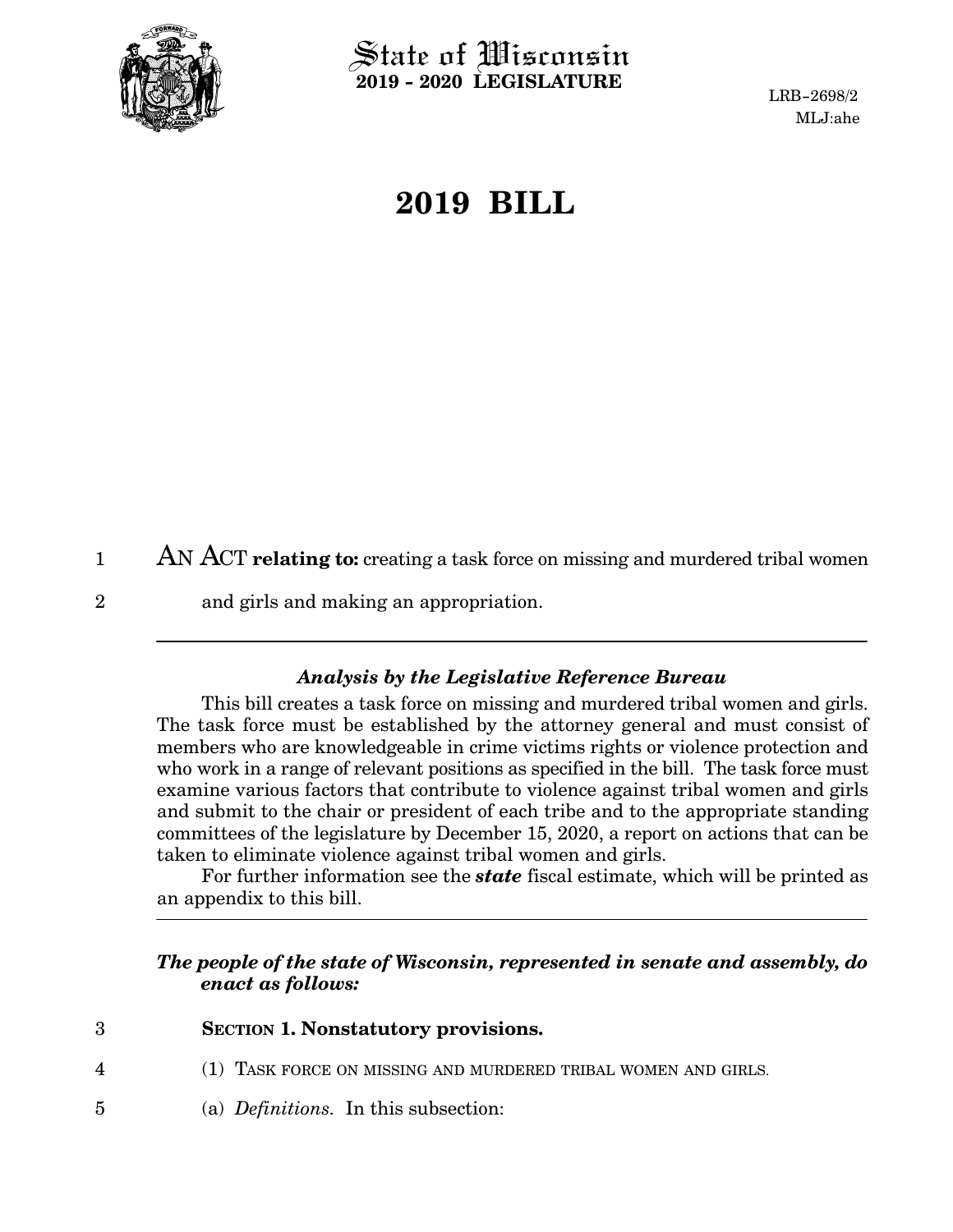2019 - 2020 Legislature - 2 -  $\,$ 

| $\mathbf{1}$            | 1. "Nongovernmental organization" means a nonprofit, nongovernmental                   |
|-------------------------|----------------------------------------------------------------------------------------|
| $\overline{2}$          | organization that provides legal, social, or other community services.                 |
| $\boldsymbol{3}$        | 2. "Reservation lands" means all lands within the exterior boundaries of an            |
| $\overline{\mathbf{4}}$ | Indian reservation in this state.                                                      |
| $\overline{5}$          | 3. "Tribe" means a federally recognized American Indian tribe or band in this          |
| 6                       | state.                                                                                 |
| 7                       | (b) <i>Membership.</i> Within 45 days of the effective date of this paragraph, the     |
| 8                       | attorney general shall establish a special committee under s. 15.04 (1) (c) called the |
| 9                       | task force on missing and murdered tribal women and girls. The task force shall        |
| 10                      | consist of the following members, who are knowledgeable in crime victims rights or     |
| 11                      | violence protection, and who shall be appointed by and serve at the pleasure of the    |
| 12                      | attorney general unless otherwise specified:                                           |
| 13                      | 1. Four or more representatives for tribal governments, with a focus on                |
| 14                      | individuals who work with victims of violence or their families.                       |
| 15                      | 2. Two or more female tribal elders.                                                   |
| 16                      | 3. Two members of the senate, one appointed by the majority leader and one             |
| 17                      | appointed by the minority leader.                                                      |
| 18                      | 4. Two members of the assembly, one appointed by the speaker of the assembly           |
| 19                      | and one appointed by the minority leader.                                              |
| 20                      | 5. Two representatives from among the following:                                       |
| 21                      | a. The Wisconsin Chiefs of Police Association.                                         |
| 22                      | b. The Badger State Sheriffs' Association.                                             |
| 23                      | c. The division of criminal investigation within the department of justice.            |
| 24                      | d. A peace officer who works for and resides on reservation lands.                     |
| 25                      | 6. One or more representatives from among the following:                               |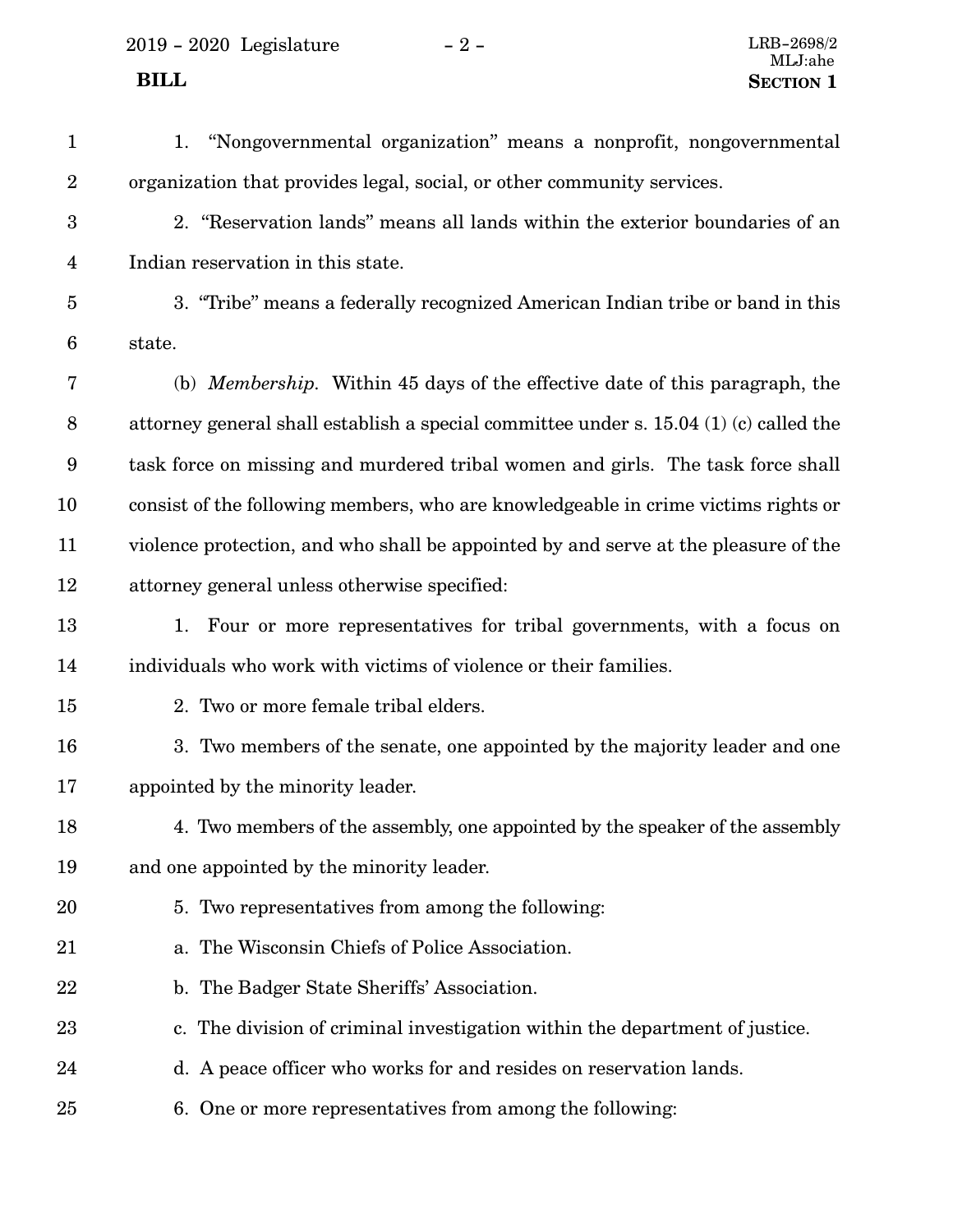2019 - 2020 Legislature - 3 -

| $\mathbf{1}$     | a. The Wisconsin District Attorneys Association.                                        |
|------------------|-----------------------------------------------------------------------------------------|
| $\boldsymbol{2}$ | b. A U.S. Attorney's office in this state.                                              |
| 3                | c. A judge or attorney working in tribal court.                                         |
| 4                | 7. A county coroner or representative from a statewide coroner's association or         |
| $\overline{5}$   | a representative of the department of health services.                                  |
| $6\phantom{1}6$  | 8. Four or more representatives from among the following:                               |
| 7                | a. A tribal, statewide, or local organization that provides legal services to tribal    |
| $8\,$            | women and girls.                                                                        |
| 9                | A tribal, statewide, or local organization that provides advocacy or<br>$\mathbf{b}$ .  |
| 10               | counseling for tribal women and girls who have been victims of violence.                |
| 11               | c. A tribal, statewide, or local organization that provides nonlegal services to        |
| 12               | tribal women and girls.                                                                 |
| 13               | d. American Indians Against Abuse.                                                      |
| 14               | e. The Wisconsin Coalition Against Sexual Assault.                                      |
| 15               | f. End Domestic Abuse Wisconsin.                                                        |
| 16               | g. A tribal health organization or agency.                                              |
| 17               | h. A tribal woman who is a survivor of gender violence.                                 |
| 18               | (c) Operation.                                                                          |
| 19               | 1. The task force shall elect a chair and vice-chair from among the members             |
| 20               | of the task force and may elect other officers as necessary. The task force shall       |
| 21               | convene within 30 days after it is established and shall meet at least quarterly        |
| 22               | thereafter, or upon the call of its chair, and may hold meetings throughout the state.  |
| 23               | The task force shall meet sufficiently to accomplish the duties identified in par. (d). |
| 24               | 2. The department of justice shall provide administrative support services to           |
| 25               | the task force. The task force may call upon any state agency or officer to assist the  |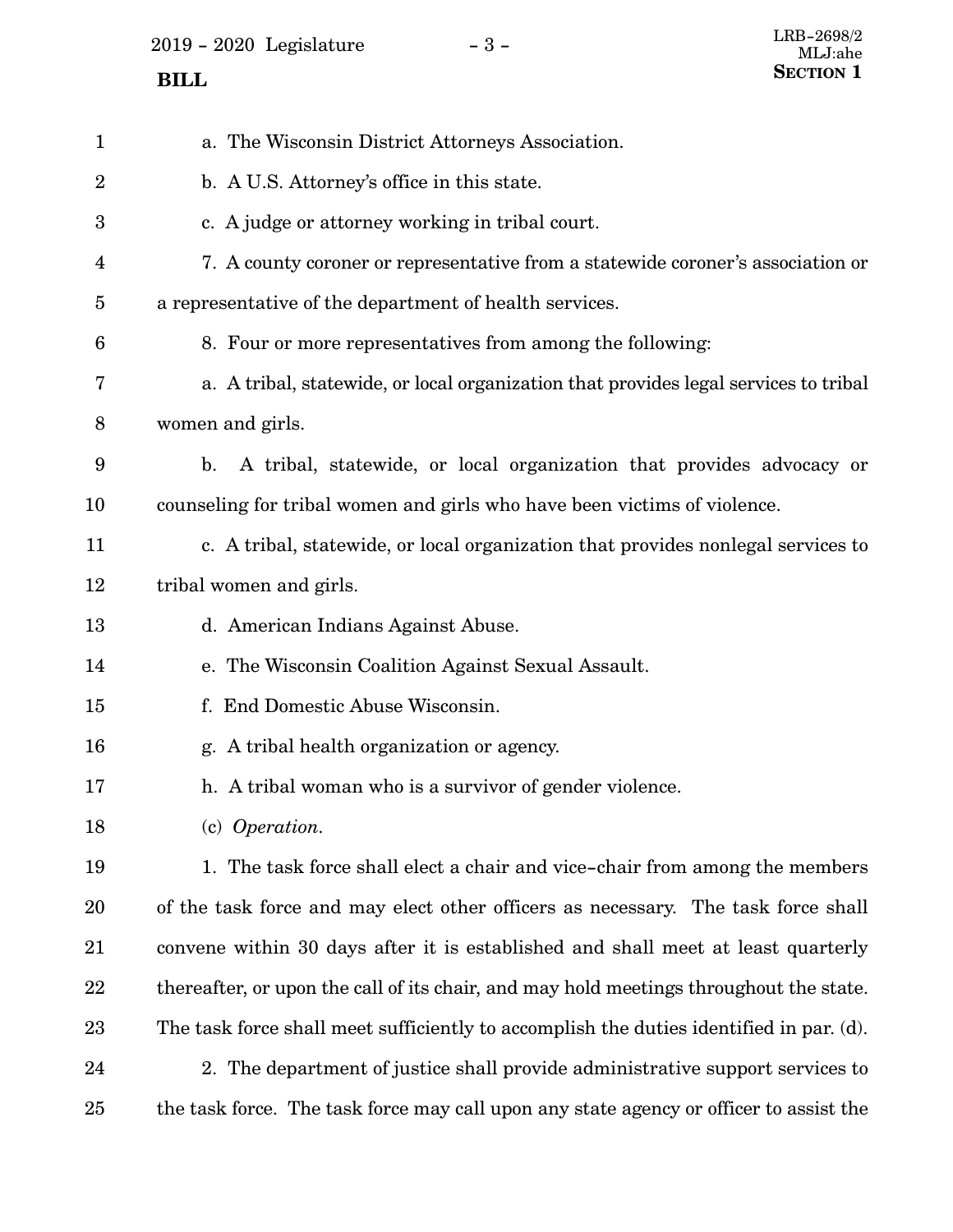<span id="page-3-0"></span>2019 - 2020 Legislature - 4 - LRB-2698/2

task force, and those agencies or officers shall cooperate with the task force to the fullest extent possible. 1 2

3. The department of administration shall reimburse members of the task force for their actual and necessary expenses incurred in carrying out their functions from the appropriation under s. 20.505 (1) (ka). 3 4 5

(d) *Duties.* 6

7

1. The task force shall examine all of the following topics:

a. The systemic causes behind violence that tribal women and girls experience, including patterns and underlying factors that explain why disproportionately high levels of violence occur against tribal women and girls, including underlying historical, generational, social, economic, institutional, and cultural factors which may contribute to the violence. 8 9 10 11 12

b. Appropriate methods for tracking and collecting data on violence against tribal women and girls, including data on missing and murdered tribal women and girls. 13 14 15

c. Policies and institutions such as policing, child welfare, coroner practices, and other governmental practices that impact violence against tribal women and girls and the investigation and prosecution of crimes of gender violence against tribal people. 16 17 18 19

- d. Measures necessary to address and reduce violence against tribal women and girls. 20 21
- e. Measures to help victims, victims' families, and victims' communities prevent and heal from violence that occurs against tribal women and girls. 22 23

2. The task force shall, by December 15, 2020, submit to the chair or president of each tribe and to the appropriate standing committees of the legislature in the 24 25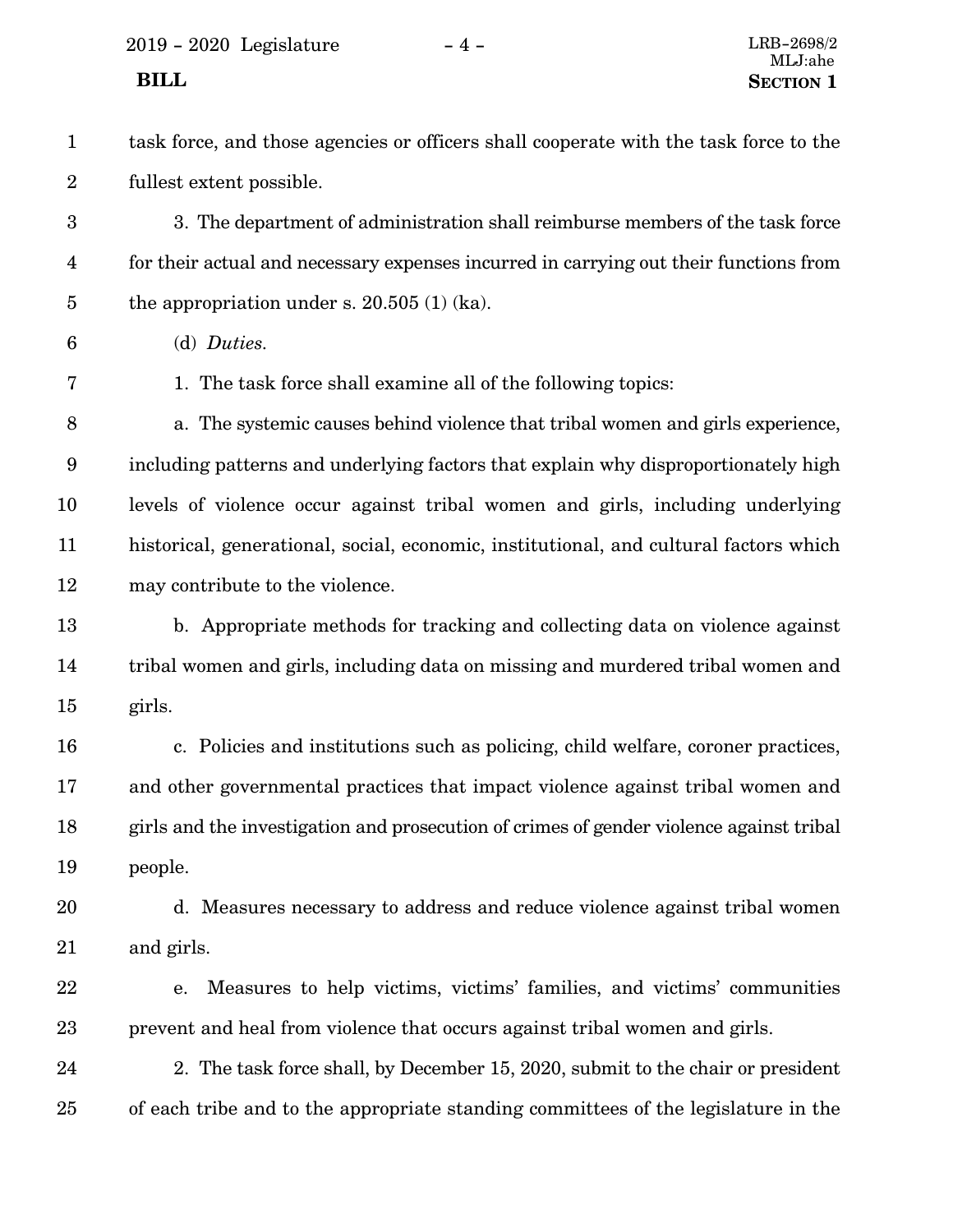- manner provided under s. 13.172 (3) an annual report that includes all of the following: 1 2
- a. Proposed institutional policies and practices that are effective in reducing gender violence and increasing the safety of tribal women and girls. 3 4
- 5

b. Recommendations to eliminate violence against tribal women and girls.

- c. Recommendations to help victims and communities heal from gender violence and violence against tribal women and girls. 6 7
- 3. In accomplishing the tasks in subds. [1.](#page-3-0) and [2](#page-3-0)., the task force shall seek out and enlist the cooperation and assistance of nongovernmental organizations, community and advocacy organizations working with the tribal community, and academic researchers and experts, specifically those specializing in violence against tribal women and girls, representing diverse communities disproportionately affected by violence against women and girls, or focusing on issues related to gender violence and violence against tribal women and girls. 8 9 10 11 12 13 14

(e) *Termination.* The task force on missing and murdered tribal women and girls terminates on the earlier of the date on which the report under par. ([d\)](#page-3-0) [2](#page-3-0). is submitted or January 1, 2021. 15 16 17

18

## **SECTION 2.**0**Fiscal changes.**

(1) TASK FORCE ON MISSING AND MURDERED TRIBAL WOMEN AND GIRLS. In the schedule under s. 20.005 (3) for the appropriation to the department of justice under s. 20.455 (3) (a), the dollar amount for fiscal year 2019-20 is increased by \$30,000 to operate the task force on missing and murdered tribal women and girls. In the schedule under s. 20.005 (3) for the appropriation to the department of justice under 19 20 21 22 23